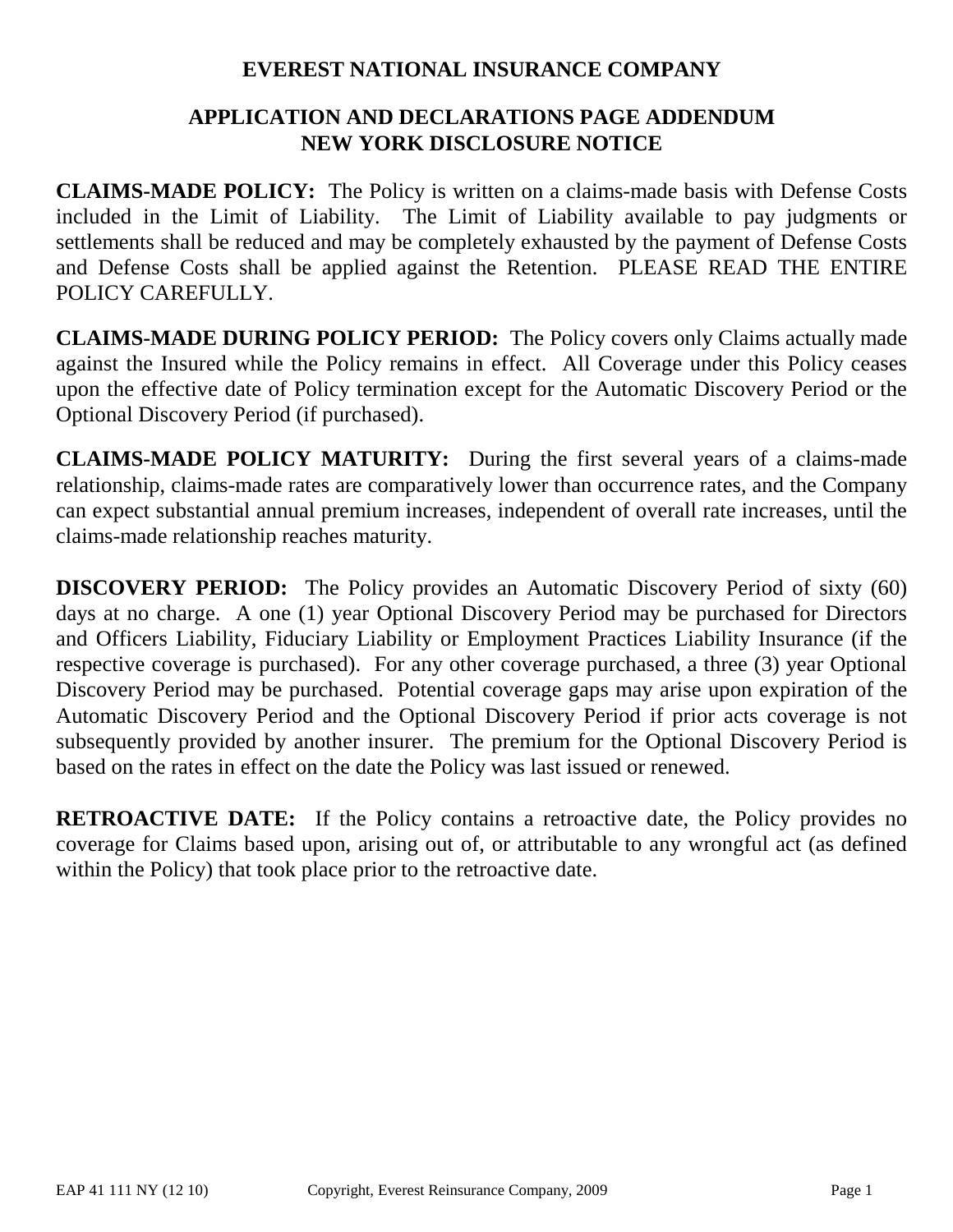|                                                                                                                     | <b>Insurance</b><br>Services                                                                                                                                                                                                                                                                                                                                                                     | TRUST COMPANY APPLICATION                                                    |                                                                                                                                                                                                                                                        |  |  |
|---------------------------------------------------------------------------------------------------------------------|--------------------------------------------------------------------------------------------------------------------------------------------------------------------------------------------------------------------------------------------------------------------------------------------------------------------------------------------------------------------------------------------------|------------------------------------------------------------------------------|--------------------------------------------------------------------------------------------------------------------------------------------------------------------------------------------------------------------------------------------------------|--|--|
|                                                                                                                     | <b>TRUST COMPANY LIABILITY</b><br><b>EMPLOYMENT PRACTICES LIABILITY</b>                                                                                                                                                                                                                                                                                                                          | $\Box$ DIRECTORS & OFFICERS LIABILITY<br><b>Q FINANCIAL INSTITUTION BOND</b> |                                                                                                                                                                                                                                                        |  |  |
|                                                                                                                     | THE LIABILITY POLICY WHICH MAY BE ISSUED BASED UPON THIS APPLICATION PROVIDES CLAIMS MADE<br>COVERAGE WRITTEN ON A DUTY TO DEFEND BASIS. THE LIMIT OF LIABILITY AVAILABLE TO PAY JUDGMENTS OR<br>SETTLEMENTS SHALL BE REDUCED AND MAY BE COMPLETELY EXHAUSTED BY THE PAYMENT OF DEFENSE<br>COSTS AND DEFENSE COSTS SHALL BE APPLIED AGAINST THE RETENTION. PLEASE READ YOUR POLICY<br>CAREFULLY. |                                                                              |                                                                                                                                                                                                                                                        |  |  |
|                                                                                                                     |                                                                                                                                                                                                                                                                                                                                                                                                  |                                                                              |                                                                                                                                                                                                                                                        |  |  |
|                                                                                                                     | (List all entities applying for coverage including all Subsidiaries)                                                                                                                                                                                                                                                                                                                             |                                                                              |                                                                                                                                                                                                                                                        |  |  |
|                                                                                                                     |                                                                                                                                                                                                                                                                                                                                                                                                  |                                                                              |                                                                                                                                                                                                                                                        |  |  |
|                                                                                                                     |                                                                                                                                                                                                                                                                                                                                                                                                  |                                                                              |                                                                                                                                                                                                                                                        |  |  |
|                                                                                                                     |                                                                                                                                                                                                                                                                                                                                                                                                  |                                                                              |                                                                                                                                                                                                                                                        |  |  |
|                                                                                                                     | Representative authorized to receive notices on behalf of all persons and entities:                                                                                                                                                                                                                                                                                                              |                                                                              |                                                                                                                                                                                                                                                        |  |  |
|                                                                                                                     |                                                                                                                                                                                                                                                                                                                                                                                                  |                                                                              |                                                                                                                                                                                                                                                        |  |  |
|                                                                                                                     |                                                                                                                                                                                                                                                                                                                                                                                                  | <b>GENERAL INFORMATION</b>                                                   |                                                                                                                                                                                                                                                        |  |  |
| 1.                                                                                                                  |                                                                                                                                                                                                                                                                                                                                                                                                  | Number of Employees: _____________                                           |                                                                                                                                                                                                                                                        |  |  |
| 2.                                                                                                                  | Net Income: Current Year:                                                                                                                                                                                                                                                                                                                                                                        | Last Year:                                                                   |                                                                                                                                                                                                                                                        |  |  |
| 3.                                                                                                                  | a. Corporate structure:<br>$\Box$ C-Corporation                                                                                                                                                                                                                                                                                                                                                  | $\Box$ S-Corporation                                                         | □ Limited Liability Company                                                                                                                                                                                                                            |  |  |
| $\Box$ Stock Company<br>b. Type of ownership:                                                                       |                                                                                                                                                                                                                                                                                                                                                                                                  | $\Box$ Mutual Company                                                        |                                                                                                                                                                                                                                                        |  |  |
| 4.                                                                                                                  | If Stock Company:                                                                                                                                                                                                                                                                                                                                                                                |                                                                              |                                                                                                                                                                                                                                                        |  |  |
| Stock is: $\Box$ Privately Held $\Box$ Publicly Traded Ticker Symbol: ______________ Exchange: ______________<br>a. |                                                                                                                                                                                                                                                                                                                                                                                                  |                                                                              |                                                                                                                                                                                                                                                        |  |  |
|                                                                                                                     | Number of: _____ Shareholders ______ Shares Outstanding _____ Shares owned directly/beneficially by D&Os<br>b.                                                                                                                                                                                                                                                                                   |                                                                              |                                                                                                                                                                                                                                                        |  |  |
|                                                                                                                     | c.<br>percentage owned and if such individuals/entity is represented on the board.                                                                                                                                                                                                                                                                                                               |                                                                              | List all persons or entities that own more than 10% of common stock (directly or beneficially) or debentures convertible to<br>common stock, which if exercised, would result in a controlling interest of 10% or more of common stock. Indicate name, |  |  |

**EVEREST NATIONAL INSURANCE COMPANY**

## 5. List all Subsidiaries and most recent year-end income/assets below or by attachment:

| <b>Name</b> | <b>Nature of</b> | <b>Parent</b> | $\frac{0}{0}$ | Date               | <b>Net</b>    | <b>Total</b>  |
|-------------|------------------|---------------|---------------|--------------------|---------------|---------------|
|             | <b>Business</b>  | Owner         | Owned         | <b>Established</b> | <b>Income</b> | <b>Assets</b> |
|             |                  |               |               |                    |               |               |

\_\_\_\_\_\_\_\_\_\_\_\_\_\_\_\_\_\_\_\_\_\_\_\_\_\_\_\_\_\_\_\_\_\_\_\_\_\_\_\_\_\_\_\_\_\_\_\_\_\_\_\_\_\_\_\_\_\_\_\_\_\_\_\_\_\_\_\_\_\_\_\_\_\_\_\_\_\_\_\_\_\_\_\_\_\_\_\_\_\_\_\_\_\_\_\_\_\_\_

## **IT IS UNDERSTOOD AND AGREED THAT COVERAGE WILL NOT BE PROVIDED FOR ANY SUBSIDIARY UNLESS LISTED ABOVE AND EXPRESSLY AGREED TO BY THE INSURER.**

- 6. Has the Applicant or any Subsidiary completed any of the following during the past 3 years, or is such a transaction being transaction being contemplated during the next 12 months:
	- a. Stock offering, merger, consolidation, acquisition, divestment or sale of stock in excess of 10% of shares outstanding?  $\Box$  Yes  $\Box$  No
	- b. Conversion from mutual to stock ownership?  $\Box$  Yes  $\Box$  No
	- c. Going private transaction, conversion from C-Corporation to Subchapter S-Corporation, or any other transaction eliminating shareholders or listing of shares for sale on NASDAQ, NYSE or AMEX?  $\Box$  Yes  $\Box$  No

ABA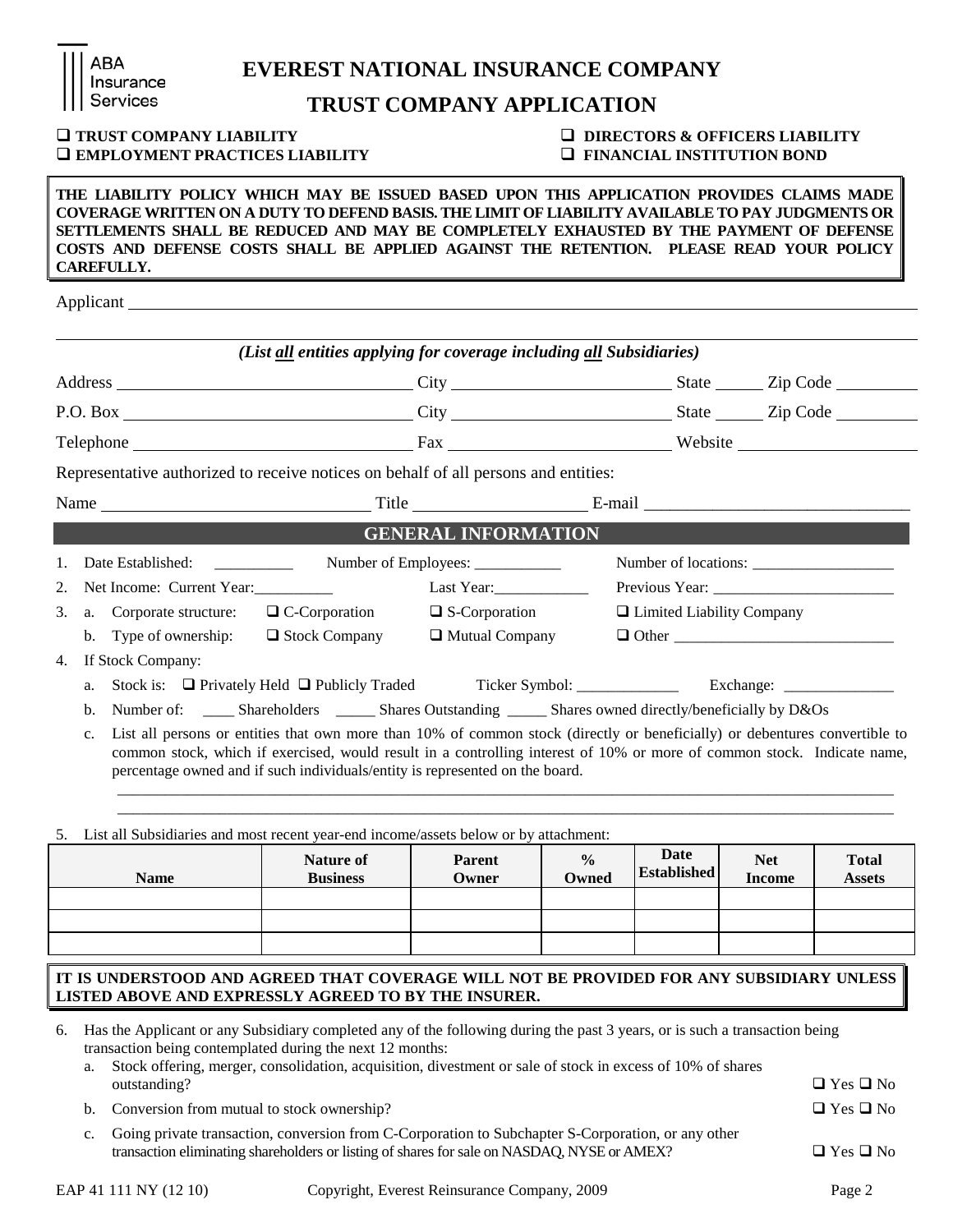| d. Merger, consolidation or acquisition with any other entity, Trust Department, or Trust Company during the |                      |
|--------------------------------------------------------------------------------------------------------------|----------------------|
| past 3 years?                                                                                                | $\Box$ Yes $\Box$ No |

#### **If any of the answers to Question 6 are Yes, provide details by attachment. For stock offerings, attach Prospectus or Placement Memorandum.**

#### 7. **MANAGEMENT**:

|    | a. | Number of Trust Officers: ________________ Average length of trust experience for all Trust Officers:                                                                                                                                                   |  |  |  |  |  |
|----|----|---------------------------------------------------------------------------------------------------------------------------------------------------------------------------------------------------------------------------------------------------------|--|--|--|--|--|
|    | b. | Number of Trust Officers that hold the following Professional Designations:                                                                                                                                                                             |  |  |  |  |  |
|    |    |                                                                                                                                                                                                                                                         |  |  |  |  |  |
|    |    | Certified Financial Advisor (CFA)<br>Certified Employee Benefit Specialist (CEBS)                                                                                                                                                                       |  |  |  |  |  |
|    | c. | $\Box$ Yes $\Box$ No<br>Is there a full-time Trust Compliance Officer?                                                                                                                                                                                  |  |  |  |  |  |
|    | d. | Indicate if there have been changes in any of the following positions during the past 3 years for reasons other than internal<br>promotion, retirement or death (provide details and attach resumes of new hires):                                      |  |  |  |  |  |
|    |    | Chairman of the Board<br>No changes<br>$\Box$<br>$\Box$ President and/or CEO<br>$\Box$<br><b>Internal Auditor</b><br>Senior Trust Officer<br>❏<br>$\Box$<br>Senior Operations Officer<br>$\Box$                                                         |  |  |  |  |  |
|    | e. | List all board members who missed more other than 25% of board meetings within the past 12 months and reasons:                                                                                                                                          |  |  |  |  |  |
|    | f. | During the past 3 years, has any past or present board member, officer or employee been charged with a crime or the subject of<br>a criminal investigation or disciplinary proceeding by any regulatory agency or organization?<br>$\Box$ Yes $\Box$ No |  |  |  |  |  |
|    |    | If the answers to Questions 7 (c), 7(e) or 7(f) are Yes, provide details by attachment.                                                                                                                                                                 |  |  |  |  |  |
| 8. |    | <b>LEVELS OF REVIEW:</b>                                                                                                                                                                                                                                |  |  |  |  |  |
|    | a. | The internal audit function is performed by:<br>Not Performed<br>$\Box$ Employee(s)<br>$\Box$ External Firm<br>□                                                                                                                                        |  |  |  |  |  |
|    | b. | Internal audits are performed: $\Box$ Monthly<br>$\Box$ Ouarterly<br>$\Box$ Annually<br>Other<br>□                                                                                                                                                      |  |  |  |  |  |
|    | c. | Is the Audit Committee comprised only of outside directors?<br>$\Box$ Yes $\Box$ No                                                                                                                                                                     |  |  |  |  |  |
|    | d. |                                                                                                                                                                                                                                                         |  |  |  |  |  |
|    | e. | Audit reports are submitted directly to the: $\Box$ Board of Directors<br>(or)<br>$\Box$ Audit Committee                                                                                                                                                |  |  |  |  |  |
|    | f. | Attach a copy of the most recent Audit report, Management Letter and Applicant's response.                                                                                                                                                              |  |  |  |  |  |
|    | g. |                                                                                                                                                                                                                                                         |  |  |  |  |  |
|    | h. | Have all criticisms in the exam report been addressed by the board of directors?<br>$\Box$ Yes $\Box$ No                                                                                                                                                |  |  |  |  |  |
|    | i. | In the past 3 years, has the Applicant been fined by the IRS or cited by the SEC or any other regulator for any<br>reason, including but not limited to slow processing of transactions and failure to review accounts?<br>$\Box$ Yes $\Box$ No         |  |  |  |  |  |
|    | j. | During the past 3 years has the Applicant or any Subsidiary been placed under or, to the best of your knowledge,<br>does management anticipate any:                                                                                                     |  |  |  |  |  |
|    |    | type of formal enforcement action, order or agreement; or<br>$\Box$ Yes $\Box$ No<br>i.<br>memorandum of understanding requiring public disclosure as set forth by securities law?<br>ii.<br>$\square$<br>Yes $\square$<br>No                           |  |  |  |  |  |
|    |    | If any of the answers to Question 8(h) through 8(j) are Yes, provide details by attachment.                                                                                                                                                             |  |  |  |  |  |
|    |    | <b>INSUE A NOE INEODMATION (Now Applicants only):</b>                                                                                                                                                                                                   |  |  |  |  |  |

#### 9. **INSURANCE INFORMATION (New Applicants only)**:

| <b>Current Coverage</b>               | Carrier | <b>Policy Limit</b> | <b>Retention</b> | Annual<br>Premium | <b>Policy Period</b> |
|---------------------------------------|---------|---------------------|------------------|-------------------|----------------------|
| <b>Trust Company Liability</b>        |         |                     |                  |                   |                      |
| Directors & Officers Liability        |         |                     |                  |                   |                      |
| <b>Financial Institution Bond</b>     |         |                     |                  |                   |                      |
| <b>Employment Practices Liability</b> |         |                     |                  |                   |                      |

## **TRUST COMPANY LIABILITY**

#### **Complete this section only if coverage is desired.**

#### 1. **TRUST COMMITTEE & INVESTMENT ADVISORY FUNCTION**:

- a. The Trust Committee meets:  $\Box$  Weekly  $\Box$  Monthly  $\Box$  Other
- b. Is every account reviewed by the Trust Committee at least annually?  $\Box$  Yes  $\Box$  No
- c. How often (monthly, quarterly, etc.) does the Trust Committee review:
- New accounts **Existing accounts Existing accounts** Purchase and sale of trust assets **Administration of accounts**  $\alpha$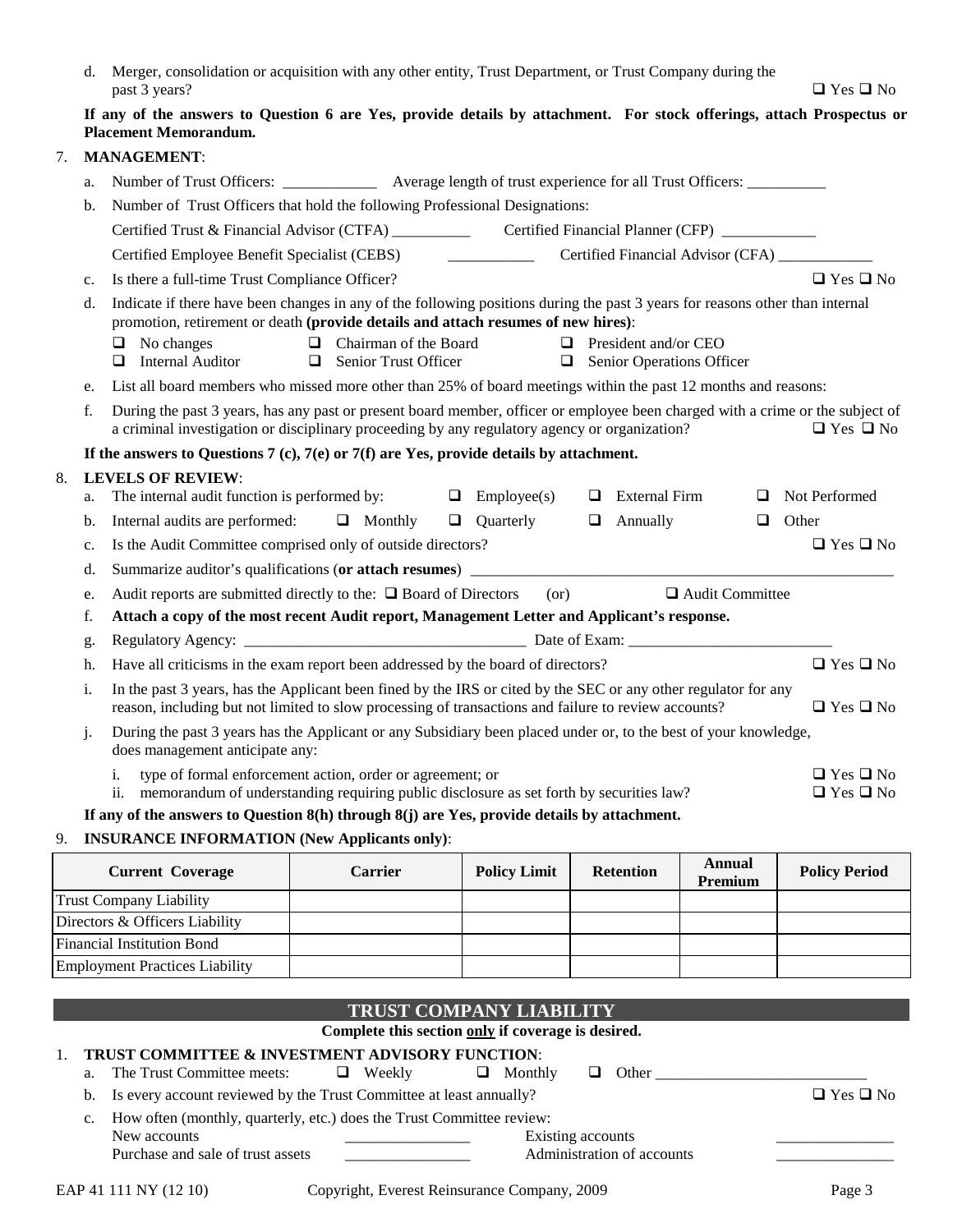|    |    | Discretionary distributions<br>Investments in each account                                                                                               |                 |                   |             |                      |
|----|----|----------------------------------------------------------------------------------------------------------------------------------------------------------|-----------------|-------------------|-------------|----------------------|
|    | d. | Is the Trust Committee comprised only of outside directors?                                                                                              |                 |                   |             | $\Box$ Yes $\Box$ No |
|    | e. | The investment advisory function is performed:                                                                                                           | $\Box$ In-house | $\Box$ Outsourced | $\Box$ Both |                      |
|    | f. | If the investment advisory function is performed in-house indicate:                                                                                      |                 |                   |             |                      |
|    |    | How often are trades executed?                                                                                                                           |                 |                   |             |                      |
|    | g. | If the advisory function is outsourced, attach details on how the Investment Advisor/Manager is selected and how often<br>their performance is reviewed. |                 |                   |             |                      |
| 2. |    | <b>POLICIES AND PROCEDURES:</b>                                                                                                                          |                 |                   |             |                      |
|    | a. | Does the Applicant have written operating guidelines?                                                                                                    |                 |                   |             | $\Box$ Yes $\Box$ No |
|    | b. | Are all trust agreements reviewed by legal counsel prior to being accepted?                                                                              |                 |                   |             | $\Box$ Yes $\Box$ No |
|    | c. | When the Applicant succeeds another entity or another party as trustee, is a hold-harmless agreement<br>executed by the predecessor trustee?             |                 |                   |             | $\Box$ Yes $\Box$ No |
|    | d. | Is there an "approved list" of securities to be recommended to clients?                                                                                  |                 |                   |             | $\Box$ Yes $\Box$ No |
|    | e. | Are deviations from individual trust agreements approved and documented?                                                                                 |                 |                   |             | $\Box$ Yes $\Box$ No |
|    | f. | Are financial reports rendered to all accounts, other than custodial accounts, at least annually?                                                        |                 |                   |             | $\Box$ Yes $\Box$ No |
|    | g. | Are procedures in effect to ensure that client employee benefit plans comply with ERISA?                                                                 |                 |                   |             | $\Box$ Yes $\Box$ No |
|    | h. | Does the Applicant plan on making any changes to the trust operating/accounting system within the next<br>12 months?                                     |                 |                   |             | $\Box$ Yes $\Box$ No |

#### 3. **INVESTMENTS AND ASSET MANAGEMENT**:

a. Provide the dollar amount of Trust Assets in each category administered by the Applicant under a Trust Agreement (including all Trust Subsidiaries):

| <b>Type of Account</b>                | No.of<br>Accts. | <b>Total Assets</b><br>of Largest<br><b>Account</b> | <b>Custodial</b> | Non-<br><b>Discretionary</b> | <b>Managed/</b><br><b>Discretionary</b> | <b>Total Assets</b><br><b>Under</b><br><b>Management</b> |
|---------------------------------------|-----------------|-----------------------------------------------------|------------------|------------------------------|-----------------------------------------|----------------------------------------------------------|
| Individual Accounts, Trusts, Estates  |                 |                                                     |                  |                              |                                         |                                                          |
| <b>ERISA</b> Accounts                 |                 |                                                     |                  |                              |                                         |                                                          |
| Corporate Trust (except Mutual Funds) |                 |                                                     |                  |                              |                                         |                                                          |
| <b>TOTAL</b>                          |                 |                                                     |                  |                              |                                         |                                                          |

b. Total assets above held in Common Trust Funds \$\_\_\_\_\_\_\_\_\_\_\_\_\_\_\_ Not Applicable

c. Provide mutual funds and non-affiliated Common Trust Assets (include all Subsidiaries):

| <b>Mutual Funds and Non-</b><br><b>Affiliated Common Trusts</b> | Number of<br><b>Accounts</b> | <b>Total Assets</b><br><b>Under Management</b> |
|-----------------------------------------------------------------|------------------------------|------------------------------------------------|
| Custodial                                                       |                              |                                                |
| Fiscal, Escrow or Transfer Agent                                |                              |                                                |
| Registrar                                                       |                              |                                                |
| Dividend Disbursing Agent                                       |                              |                                                |
| All Other                                                       |                              |                                                |
| TOTAL.                                                          |                              |                                                |

- 4. Does the Applicant perform services as Investment Manger or Investment Advisor (outside the scope of a Trust Agreement with the customer)? If Yes, provide the total value of such assets. \_\_\_\_\_\_\_\_\_\_\_\_\_\_\_\_\_\_ Yes No
- 5. Indicate if the Applicant or any Subsidiary invests in:
	- 5% or more of any stock of any corporation (including Applicant's stock)
	- $\Box$  Covered call options or any other option contracts
	- $\Box$  Derivatives or funds that include derivative investments
	- Any specialty investments (other than commonly traded securities) such as precious metals, commodity or other futures, restricted securities, oil and gas leases, cattle trusts, or limited partnerships
- 6. Indicate if the Applicant or any Subsidiary offers any of the following (check all that apply):
	- Brokerage/Advisory Services outside the scope of the Trust Department (complete Brokerage/Advisor Services application)
	- $\Box$  Trust services to another banking company
	- $\Box$  Actuarial services for clients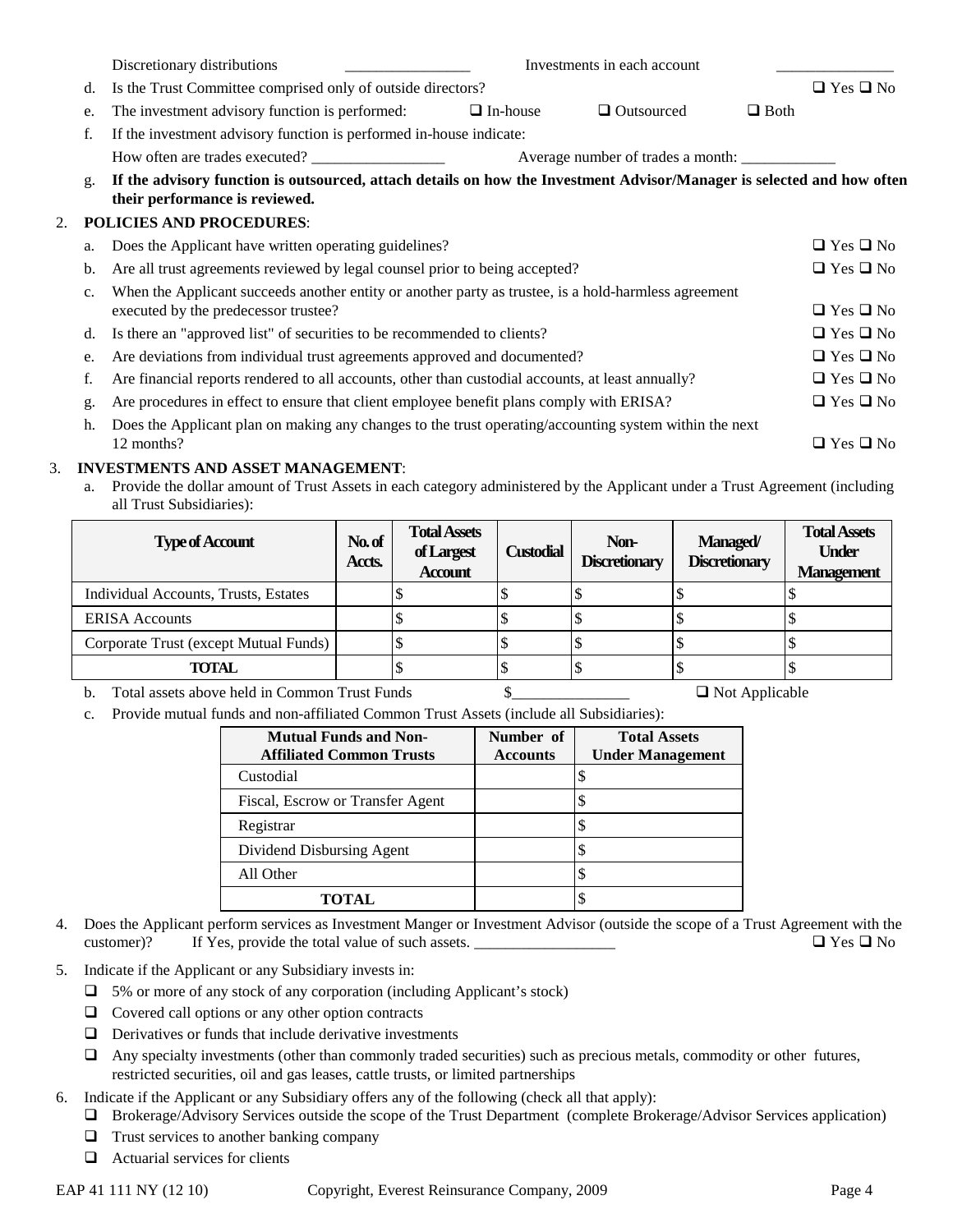- $\Box$  Lending securities program for trust or custodial clients
- $\Box$  Receiver, trustee in banckruptcy or assignee for the benefit of creditors
- $\Box$  Trustee for any:
	- $\Box$  Debt underwritten by the Applicant  $\Box$  Equipment trusts/leases
	-
	-
- 
- $\Box$  Municipal, corporate or other debt securities  $\Box$  Securities backed by loans sold to third parties
- Bond indenture Repurchase/reverse repurchase agreements

|    | <b>FINANCIAL INSTITUTION BOND</b>                                                                                                                                                                        |                      |  |  |  |  |
|----|----------------------------------------------------------------------------------------------------------------------------------------------------------------------------------------------------------|----------------------|--|--|--|--|
|    | Complete this section only if coverage is desired.                                                                                                                                                       |                      |  |  |  |  |
| 1. | Are signatures on all notes and documents obtained in the presence of a bank employee, attorney, closing agent,<br>escrow agent or title company employee (including loans originated by third parties)? | $\Box$ Yes $\Box$ No |  |  |  |  |
| 2. | Does the Applicant prohibit the acceptance of checks made payable to corporate payees, but endorsed by<br>individuals or endorsed over to individuals?                                                   | $\Box$ Yes $\Box$ No |  |  |  |  |
| 3. | Are account statements sent out on a monthly basis?                                                                                                                                                      | $\Box$ Yes $\Box$ No |  |  |  |  |
| 4. | If statements are held for customer pick-up, does the Applicant obtain the customer's written authorization and<br>record the customer's receipt of statement?<br>$\Box$ Not Applicable                  | $\Box$ Yes $\Box$ No |  |  |  |  |
| 5. | Prior to honoring a written or faxed funds transfer request, is the authenticity of the request verified by signature<br>verification and a call-back or similar security procedure?                     | $\Box$ Yes $\Box$ No |  |  |  |  |
| 6. | Is there a formal program requiring segregation of duties in every area, so that no single transaction can be<br>fully controlled from start to finish by one person?                                    | $\Box$ Yes $\Box$ No |  |  |  |  |
|    | If no, is there a formal program requiring the rotation of duties of key positions without prior notice thereof?                                                                                         | $\Box$ Yes $\Box$ No |  |  |  |  |
| 7. | Does Management require annual vacations for all employees and restrict access to work areas during the vaction<br>$\Box$ One Week (or)<br>$\Box$ Two Weeks<br>period of <u>at least</u> : (check one)   |                      |  |  |  |  |
| 8. | Are official checks reconciled by individuals other than those authorized to issue them?                                                                                                                 | $\Box$ Yes $\Box$ No |  |  |  |  |
| 9. | Are official checks/drafts preprinted, sequentially numbered and maintained under dual control?                                                                                                          | $\Box$ Yes $\Box$ No |  |  |  |  |
|    | If any of the answers in this section are No, provide details by attachment.                                                                                                                             |                      |  |  |  |  |

## **FIDUCIARY LIABILITY**

#### **Complete this section only if coverage is desired.**

Fiduciary Liability coverage pertains to retirement and welfare benefit plans for the benefit of the Applicant's employees.

1. Complete the following for all Plans.

| <b>Plan Name</b> | Asset<br><b>Value</b> | Year<br>Established | Number of<br>Participants |
|------------------|-----------------------|---------------------|---------------------------|
|                  |                       |                     |                           |
|                  |                       |                     |                           |
|                  |                       |                     |                           |

## **IT IS UNDERSTOOD AND AGREED THAT COVERAGE WILL NOT BE PROVIDED FOR ANY PLAN UNLESS LISTED ABOVE AND EXPRESSLY AGREED TO BY THE INSURER.**

| 2. | Is any Plan an Employee Stock Ownership Plan (ESOP)?<br>If Yes, percentage of Company stock owned:                                                                                                                                                                                                   | $\Box$ Yes $\Box$ No |
|----|------------------------------------------------------------------------------------------------------------------------------------------------------------------------------------------------------------------------------------------------------------------------------------------------------|----------------------|
| 3. | Is any Plan currently under examination or is any issue related to a Plan currently pending before the Internal<br>Revenue Service, Department of Labor, the Pension Benefit Guaranty Corporation or any court?<br>If any of the answers to Questions 2 or 3 are Yes, provide details by attachment. | $\Box$ Yes $\Box$ No |
|    | <b>EMPLOYMENT PRACTICES LIABILITY</b>                                                                                                                                                                                                                                                                |                      |
|    | Complete this section only if coverage is desired.                                                                                                                                                                                                                                                   |                      |
|    | Does the Applicant have a written manual of all personnel policies and procedures?                                                                                                                                                                                                                   | $\Box$ Yes $\Box$ No |
|    | If Yes, does it include an employment-at-will statement?<br>a.                                                                                                                                                                                                                                       | $\Box$ Yes $\Box$ No |

- b. If Yes, does it include a Sexual Harassment Policy?  $\Box$  Yes  $\Box$  Yes  $\Box$  No
- c. If Yes, does it include a Discrimination Policy?  $\Box$  Yes  $\Box$  No
- 2. Prior to terminating employees, does the Applicant seek legal counsel?  $\Box$  Yes  $\Box$  Yes  $\Box$  No
- 3. Has employee turnover exceeded 25% in either of the past 2 years?  $\square$  Yes  $\square$  No

4. Have there been during the past 12 months, or does the Applicant anticipate in the next 12 months, any branch/

EAP 41 111 NY (12 10) Copyright, Everest Reinsurance Company, 2009 Page 5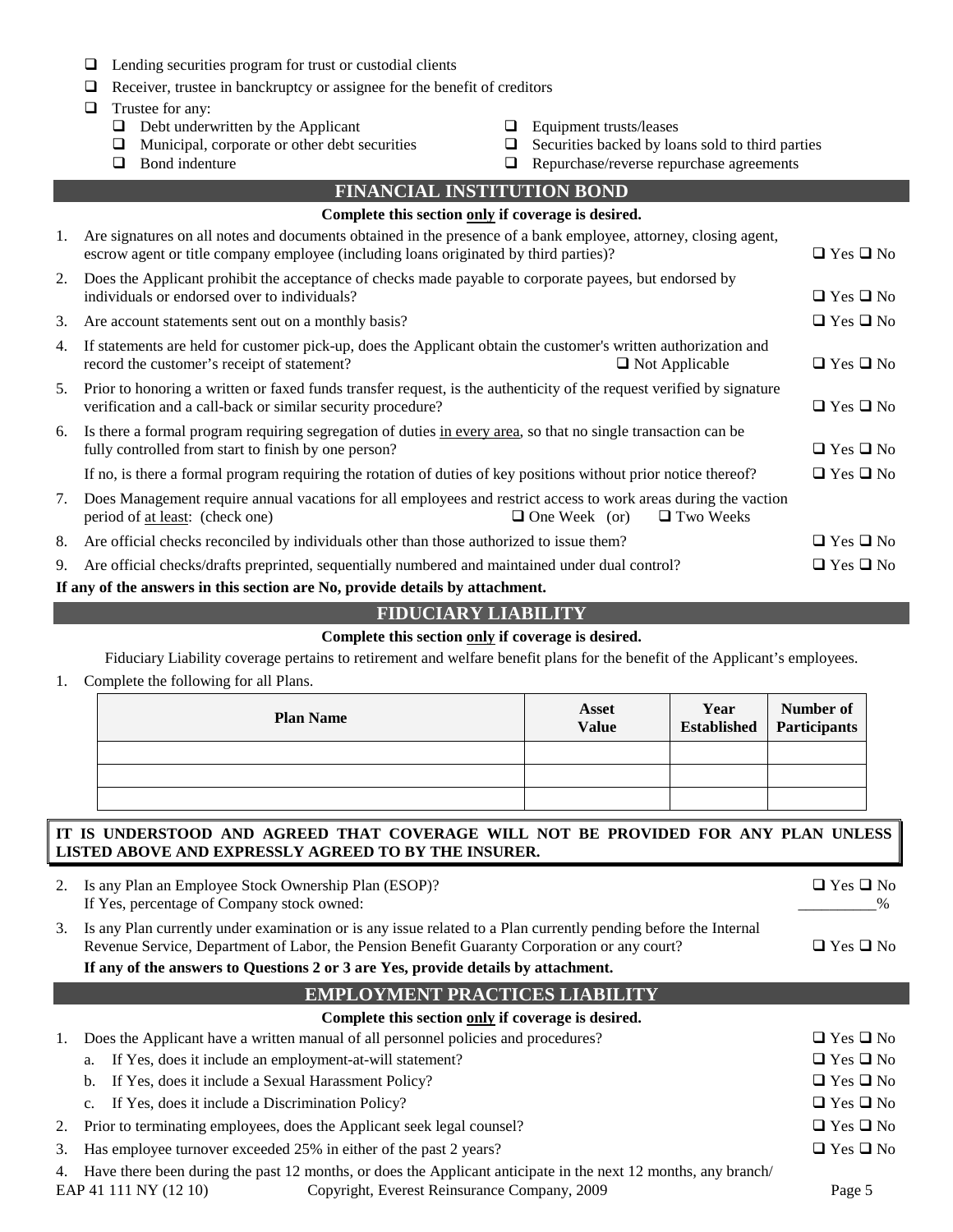|    | office closings, layoffs, or reorganizations?                                                                                                                                                                             | $\Box$ Yes $\Box$ No                         |
|----|---------------------------------------------------------------------------------------------------------------------------------------------------------------------------------------------------------------------------|----------------------------------------------|
| 5. | Attach a copy of the Applicant's Employment Application used for all applicants for hire.                                                                                                                                 |                                              |
|    | If there are exceptions to Questions 2 through 5, provide details by attachment.                                                                                                                                          |                                              |
| 6. | During the past 3 years, have there been or are there now any lawsuits, written or oral demands, employee<br>grievances, negotiated settlements or administrative proceedings (EEOC, NLRB, etc) involving:                |                                              |
|    | any past or present director/trustee, officer or employee resulting from their activities as such?<br>a.<br>the Applicant or any Subsidiary?<br>b.                                                                        | $\Box$ Yes $\Box$ No<br>$\Box$ Yes $\Box$ No |
|    | <b>LOSSES, PENDING LITIGATION AND CLAIMS HISTORY</b>                                                                                                                                                                      |                                              |
|    | <b>All Applicants</b>                                                                                                                                                                                                     |                                              |
| 1. | Is the Applicant or any Subsidiary a defendant in any lawsuit which, if the allegations are proven, could<br>materially affect the financial condition of the Applicant or any Subsidiary?                                | $\Box$ Yes $\Box$ No                         |
|    | <b>New Applicants Only</b>                                                                                                                                                                                                |                                              |
| 2. | Have there been any Financial Institution Bond losses in excess of \$5,000 during the past 3 years, whether<br>reimbursed or not?                                                                                         | $\Box$ Yes $\Box$ No                         |
| 3. | Does the undersigned or any director or officer have knowledge of any fact, circumstance or situation involving                                                                                                           |                                              |
|    | the Applicant, its Subsidiaries or any past or present director, officer or employee, which could reasonably be<br>expected to give rise to a future claim?                                                               | $\Box$ Yes $\Box$ No                         |
| 4. | Has any carrier declined, cancelled or non-renewed any policy similar to the coverage herein applied for?<br>(Missouri applicants are not required to respond to this question)                                           | $\Box$ Yes $\Box$ No                         |
| 5. | During the past 3 years, have there been or are there now any lawsuits, administrative charges, written or oral<br>demands involving the Applicant, any Subsidiary, or any past or present director, officer or employee? | $\Box$ Yes $\Box$ No                         |
|    | If any of the answers in this section are Yes, provide details by attachment.                                                                                                                                             |                                              |

**RENEWAL APPLICANTS: IT IS UNDERSTOOD AND AGREED THAT IF THE UNDERSIGNED OR ANY INSURED HAS KNOWLEDGE OF ANY FACT, CIRCUMSTANCE OR SITUATION WHICH COULD REASONABLY BE EXPECTED TO GIVE RISE TO A FUTURE CLAIM, THEN ANY INCREASED LIMIT OF LIABILITY OR COVERAGE ENHANCEMENT SHALL NOT APPLY TO ANY CLAIM ARISING FROM OR IN ANY WAY INVOLVING SUCH FACTS, CIRCUMSTANCES OR SITUATIONS. IN ADDITION, ANY INCREASED LIMIT OF LIABILITY OR COVERAGE ENHANCEMENT SHALL NOT APPLY TO ANY CLAIM, FACTS, CIRCUMSTANCES OR SITUATIONS FOR WHICH THE INSURER HAS ALREADY RECEIVED NOTICE.**

**NEW APPLICANTS: IT IS UNDERSTOOD AND AGREED THAT ANY CLAIM ARISING FROM ANY PRIOR OR PENDING LITIGATION OR WRITTEN OR ORAL DEMAND SHALL BE EXCLUDED FROM COVERAGE. IT IS FURTHER UNDERSTOOD AND AGREED THAT IF KNOWLEDGE OF ANY FACT, CIRCUMSTANCE OR SITUATION WHICH COULD REASONABLY BE EXPECTED TO GIVE RISE TO A CLAIM EXISTS, ANY CLAIM OR ACTION SUBSEQUENTLY ARISING THEREFROM SHALL BE EXCLUDED FROM COVERAGE.**

## **REPRESENTATION STATEMENT**

The undersigned declare that, to the best of their knowledge and belief, the statements in this application, any prior applications, any additional material submitted, and any publicly available information published or filed by or with a recognized source, agency or institution regarding business information for the Applicant for the 3 years preceding the Policy's inception, and any amendments thereto [hereinafter called "Application"] are true, accurate and complete, and that reasonable efforts have been made to obtain sufficient information from each and every individual or entity proposed for this insurance. It is further agreed by the Applicant that the statements in this Application are their representations, that they are material and that the Policy is issued in reliance upon the truth of such representations. No misrepresentation by the Applicant shall be deemed material unless knowledge by the Insurer of the facts misrepresented would have led to the refusal by the Insurer to issue or renew the Policy/Bond for the premium charged and with the same terms and conditions as offered.

The signing of this Application does not bind the undersigned to purchase the insurance and accepting this Application does not bind the Insurer to complete the insurance or to issue any particular Bond/Policy. If a Bond/Policy is issued, it is understood and agreed that the Insurer relied upon this Application in issuing each such Bond/Policy and any Endorsements thereto. The undersigned further agrees that if the statements in this Application change before the effective date of any proposed Bond/Policy, which would render this Application inaccurate or incomplete, notice of such change will be reported in writing to the Insurer immediately.

## **FRAUD WARNING**

Any person who knowingly and with intent to defraud any insurance company or other person files an application for insurance or statement of claim containing materially false information or conceals for the purpose of misleading, information concerning any fact